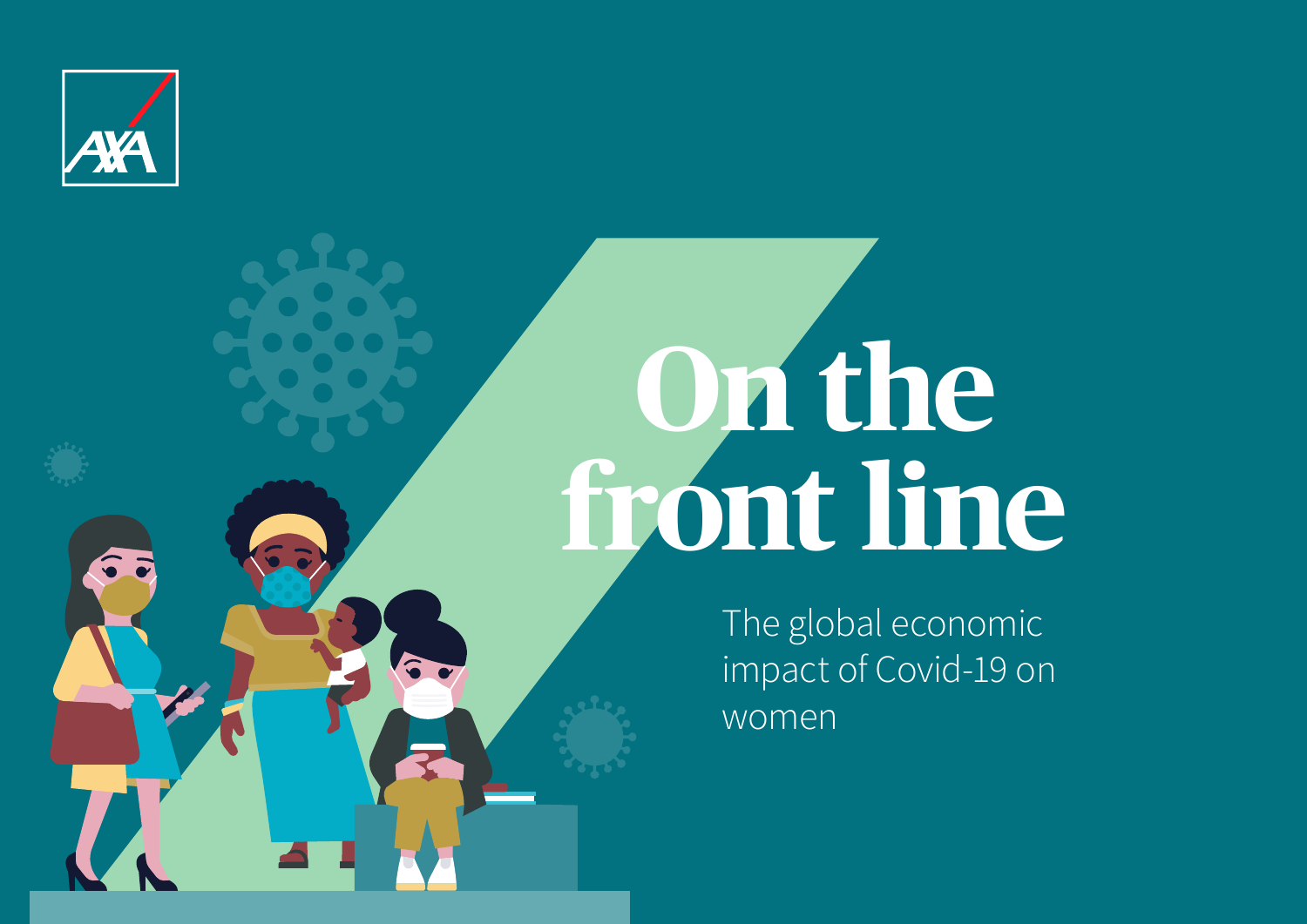## **An unprecedented crisis**

The world is currently facing its worst public health<br>
crisis for more than a hundred years. Covid-19 isn't<br>
just a health crisis, however. It's also an economic<br>
one. The last major economic crisis – in 2008 –<br>
affected w he world is currently facing its worst public health crisis for more than a hundred years. Covid-19 isn't just a health crisis, however. It's also an economic one. The last major economic crisis – in 2008 – with Covid-19, the outcome could be even worse.

In July and August, AXA teamed up with research firm Ipsos to survey 8,000 women from different social backgrounds in eight countries – both mature and emerging: France, Germany, Italy, Mexico, Nigeria, Spain, Thailand and the UK<sup>1</sup>. We wanted to understand how this economic crisis was affecting women, not only their incomes, job security and prospects for employment, but also their "mental load" – the stress and fatigue related to organizing the home and caring for their families. We also wanted to know how women felt about the future – what risks they see, as countries emerge from the crisis, and how well protected they feel against these risks.

Results from our survey show that Covid-19 has left millions of women worse-off, with less financial security than before, more dependent on others, and struggling to combine work and home life. The risk now is that the pandemic will reverse years of progress with gender equality – if we don't act to provide new financial opportunities for women, and break down economic barriers.

#### **Key findings from our survey**

- Economically, Covid-19 has hit women particularly hard. Nearly half - 47% - have had to dip into savings to make ends meet, or turn to friends and family for support.
- Women have spent more time caring for others that has increased stress and left women less time for work and professional development.
- Among the hardest hit are younger women, those with children and those in developing countries with little or no access to benefits or financial support.
- Not surprisingly, women feel more vulnerable as a result of Covid-19; 50% say they feel more exposed to financial risk. Most women say they're not covered for basic risks, if faced with another crisis.
- Despite the setbacks, women are still largely optimistic. Most believe their prospects – and their family's prospects – will improve over the next six months, or at least not deteriorate further.
- Women increasingly want to take matters into their own hands - our survey shows that nearly one in five would consider creating their own business as a response to the pandemic.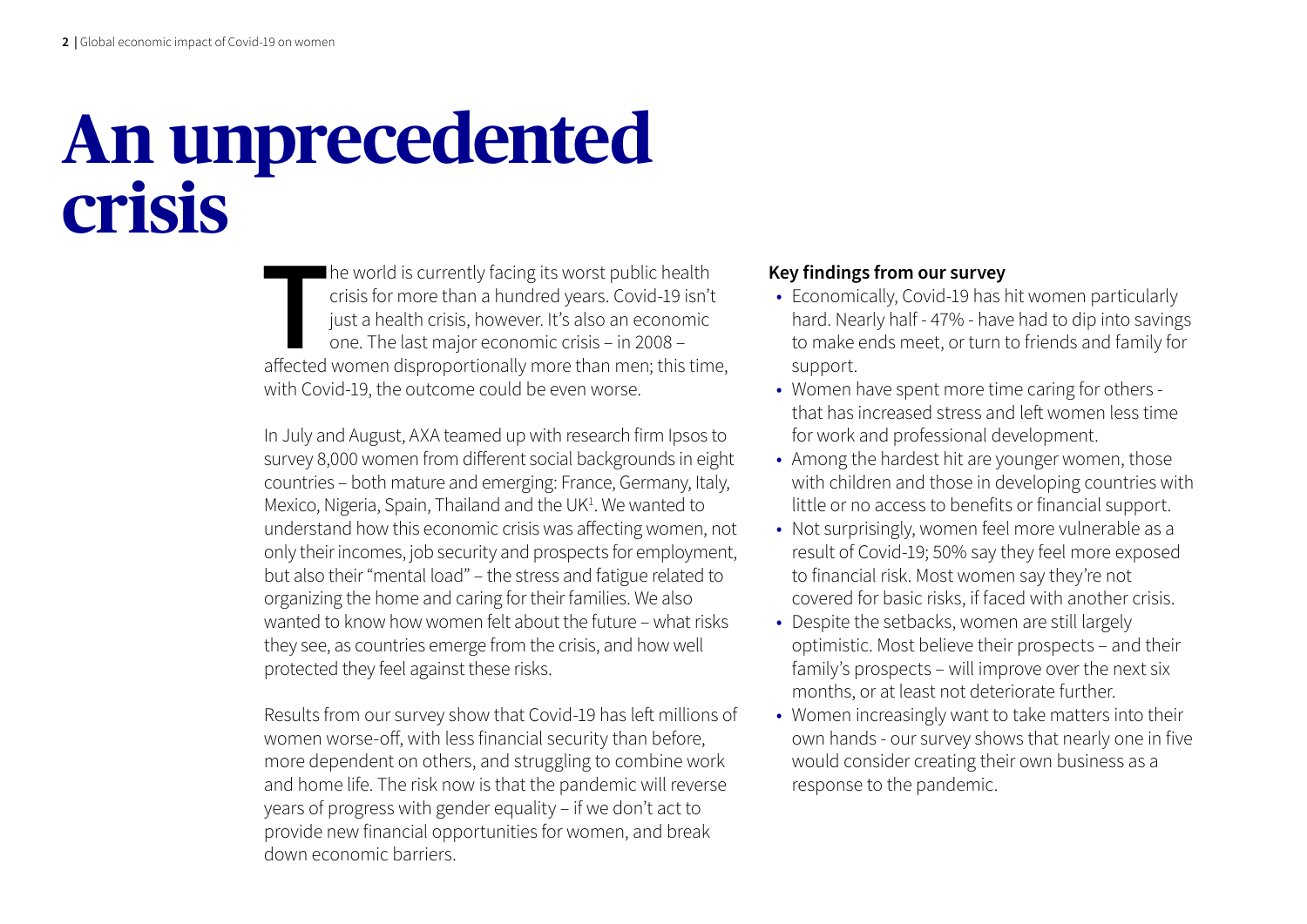## **Background to the crisis**

#### António Guterres, UN Secretary General

"The pandemic is exposing and exacerbating the considerable hurdles women face in achieving their rights and fulfilling their potential... Without a concerned response, we risk losing a generation or more of gains (in gender equality)."

**I** t's clear that, coming into the Covid-19 crisis, women<br>more vulnerable economically than men. That's becord deep-rooted inequalities in work and income. Fey<br>women are in employment – worldwide, the perceno<br>working-age t's clear that, coming into the Covid-19 crisis, women were more vulnerable economically than men. That's because of deep-rooted inequalities in work and income. Fewer women are in employment – worldwide, the percentage of Compare that with more than 76% for men<sup>2</sup>. Women earn less than men – for every US dollar a man makes, a woman takes home just 77 cents<sup>3</sup>. For women with children, the wage gap is considerably higher. And there are more women, proportionally, working in the informal sector, without access to benefits and other forms of social protection. That's particularly true in developing countries – in south Asia, for example, up to 95% of working women are employed in the informal sector. In 2014-2016, the Ebola outbreak in west Africa left millions of informal-sector workers without income or financial protection.

We've seen evidence of women's vulnerability from previous crises. Following the last financial crisis in 2008, women lost more jobs - in percentage terms - than men. In the four years after 2008, the unemployment gap between the sexes widened by 0.7% - worldwide, an estimated 13 million jobs for women were lost<sup>4</sup>. With Covid-19, the impact could be worse – and it could bring lasting damage to women's social and economic well-being. In the current crisis, women are

more vulnerable than men for two key reasons: first, women tend to work in sectors hard hit by the pandemic; second, lockdown measures have reduced access to the care services women rely on - as a result, women have often had to prioritize family care over work commitments.

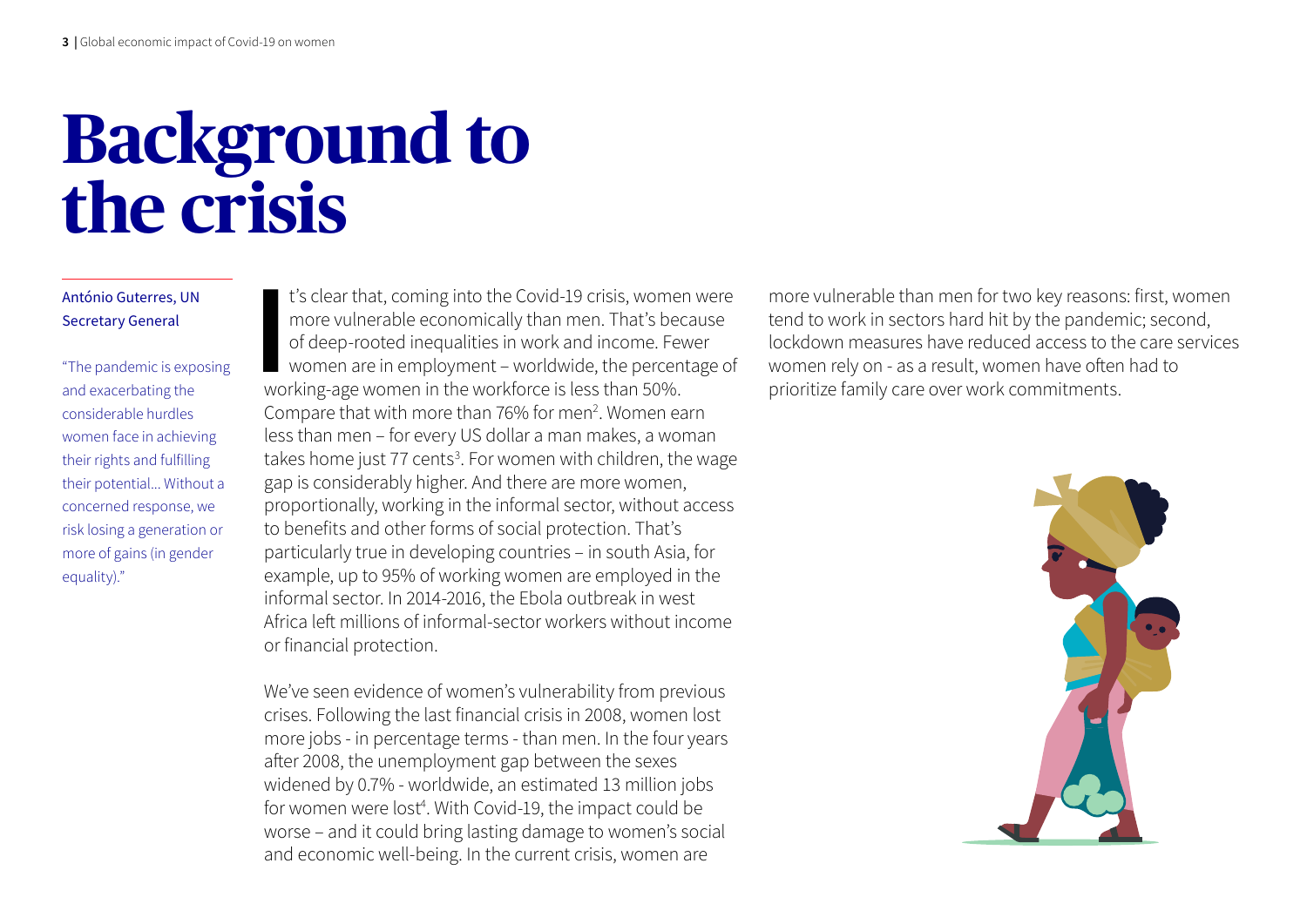# **Survey findings**

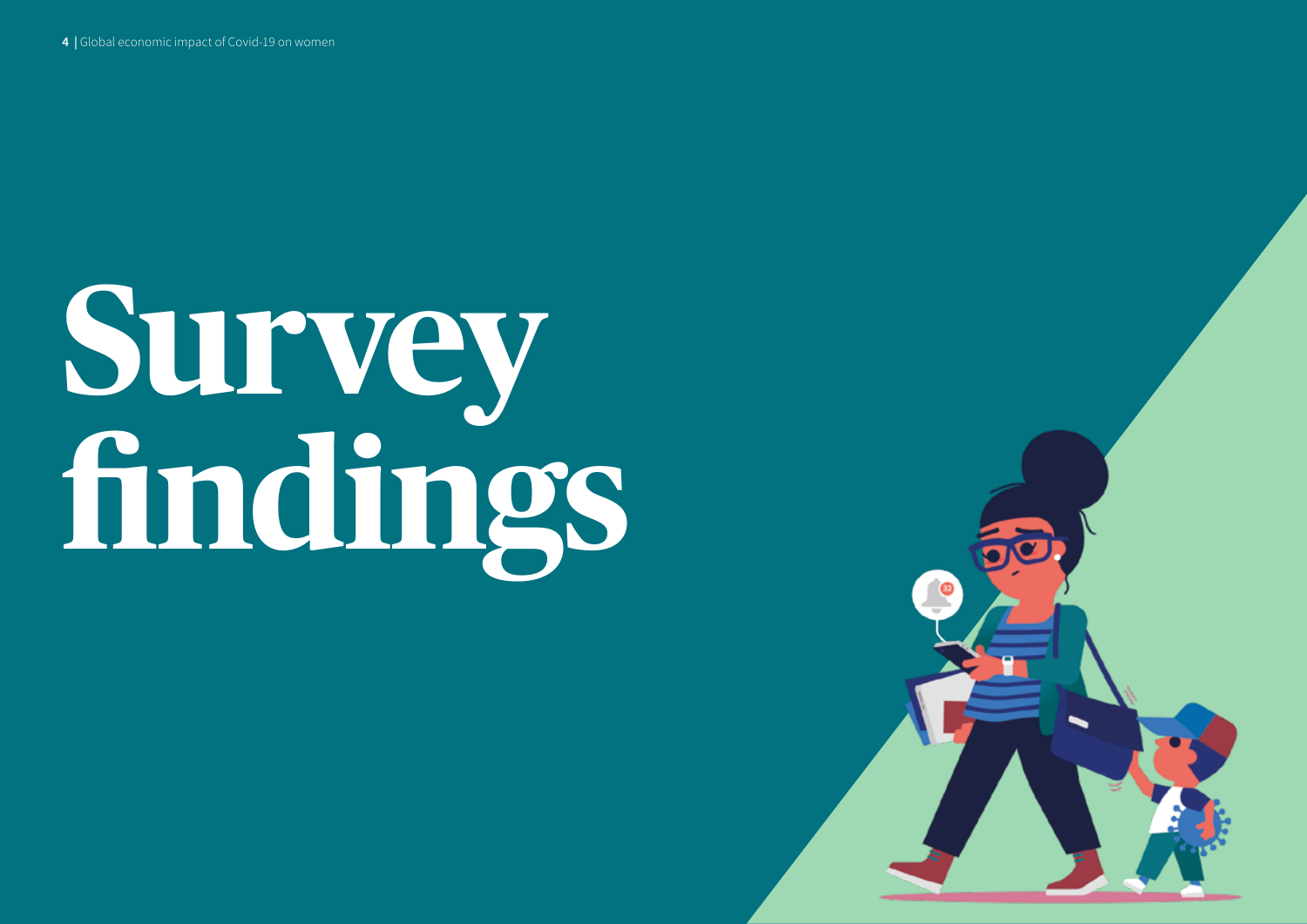#### **Covid-19 has left millions of women worse-off**

Our survey shows that, economically, women have been hard hit by Covid-19. Nearly half of those surveyed – 47% – admitted they had to dip into savings because of the crisis. One in five had to turn to their families for financial help. And 20% of women said they'd had to make sacrifices when buying food – that figure rises to an astonishing 55% for women with at least four children. Among the worst hit are self-employed women; in many cases, these women run small businesses closed down by the pandemic. Six in ten self-employed women had to draw on savings to cope during the crisis.

Covid-19 has also brought job losses. Thirteen percent of women surveyed said they'd lost their jobs because of the pandemic, either temporarily or permanently. That's because – proportionally – more women work in sectors like accommodation and retail that have been among the worst affected by the crisis<sup>5</sup>. In the informal sector - where nearly two in three workers are women<sup>6</sup> – employees lack proper protection, and are often the first to be made redundant during a crisis. The job-loss figure rises to 21% for young women – those between 18 and 29 years of age; it's also higher for women with children, and for those in developing economies.

In the jobs market, women suffer from ingrained inequalities that put them at a disadvantage. Internet use, for example, is 11% lower among women than it is among men $<sup>7</sup>$  – that's</sup> significant at a time when digital skills are at a premium as more businesses switch to online because of Covid-19.

#### **Covid-19 has reduced many women's spending power**



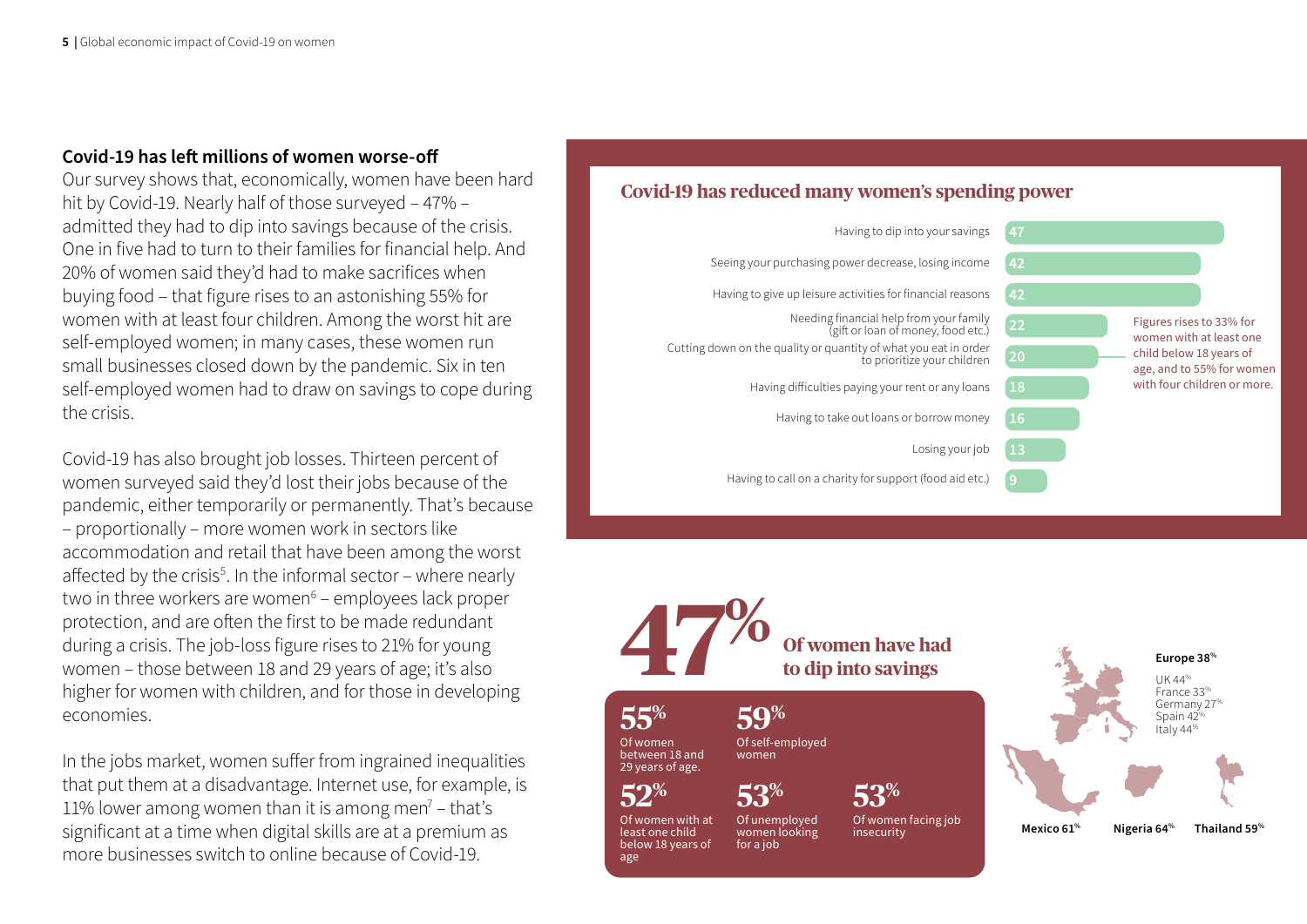#### **Women's mental load has increased – leaving less time for work and professional development**

From our survey, it's also clear that the pandemic has added to women's mental load. Because of Covid-19, women are having to devote more time to housework, arranging childcare, or managing their families' health and finances. Many of the care services and schools they relied on have been closed during the pandemic. The result has been increased stress and fatigue. Nearly half the women we surveyed had to go out to care for others during the crisis - or were isolated from vulnerable family members because of travel restrictions, which further added to stress.

Of the women surveyed, 51% rated their mental load as "high" - that's up 10 points from before the pandemic. For women with children, the rate rose to 58%, up from 50%. For those without children, the increase was higher - from 35% to 46% - possibly due to financial stress or increased isolation because of lockdown restrictions. Up to 40% of women reported feeling "very isolated" and "helpless" during the pandemic - that figures rises to 57% for single mothers, who've had to bear the burden of increased childcare and housework alone.

Not surprisingly, women's mental load increased most in those countries that have had the highest number of Covid-19 infections, particularly Mexico and Spain<sup>8</sup>. Where infections are low, so is the effect on women's mental load. In Nigeria, we saw almost no increase at all; in Thailand, figures were actually lower than before the pandemic.

#### **Pandemic has increased women's "mental load"**



#### **48% of women acted as carers during the crisis**

Feeling very isolated yourself, without the possibility of being helped **40 60 60 60** Going out to help your neighbors during the crisis because no<br>
Going out to help your neighbors during the crisis because no nice or the chart above states of the chart above security one else could support them **39 61 61 61 61 61** Going out to support the vulnerable people in your life who needed your help Having vulnerable people in your life who have been isolated Not being able to travel to support the vulnerable people in your life No

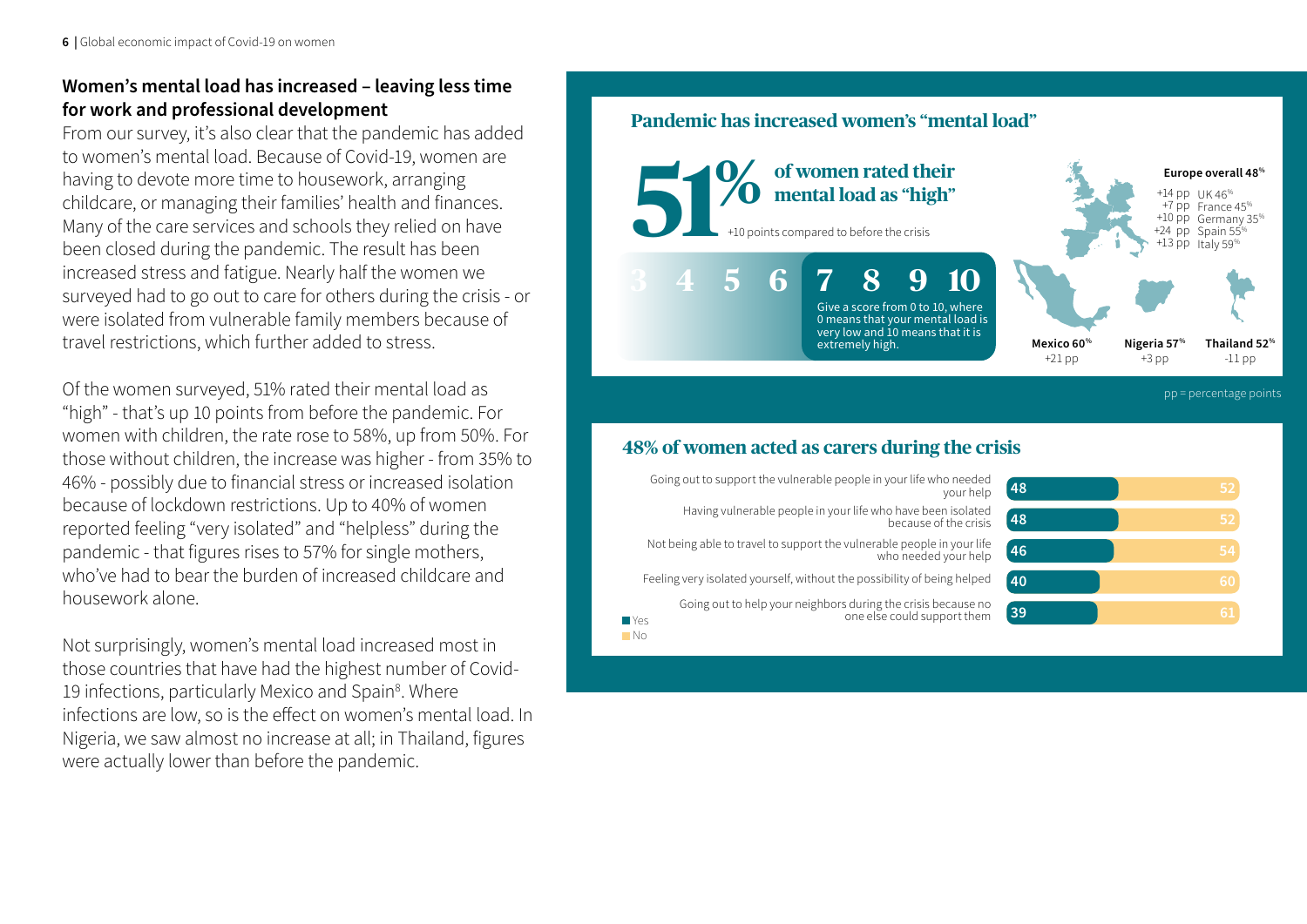### **"Whenever there's a choice, it's women who take on more responsibility for childcare and housework"**



**Anne Boring** Women in Business Chair at Sciences Po and Assistant Professor of Economics at Erasmus University Rotterdam

#### **Burden of caring**

According to our survey, nearly half of women acted as carers for vulnerable family members during the crisis.

#### **In your view, what makes Covid-19 different from previous crises?**

Women will be much harder hit this time. And that's firstly because more women work in those sectors that have been most affected by the recent lockdowns. The second reason is related to the division of labor in households. Remember, In many countries, schools and childcare facilities were often closed during the pandemic.

#### **Why should that affect women primarily?**

We've seen from research during the crisis that, whenever there was a choice, women were more often the ones who took on more responsibility for childcare and housework. In some cases, women will even reduce their working hours to do so. This is due partly to the wage gap – but we're also seeing, to some extent, a return to more traditional gender roles.

#### **Looking at the results of our survey, was there anything that surprised you?**

I was surprised by the sense of vulnerability among women. It's understandable perhaps in emerging countries; there's limited social welfare. But you see the same phenomenon in some European countries, where there has been extensive economic and financial support during this crisis. The perception of risk among women in these countries is still high. There seems to be a disconnect between short-term economic support – and women's own perception of future risk. This may be because they anticipate that the crisis will last.

#### **Do you think this crisis will leave women more vulnerable economically?**

The longer the crisis lasts, the worse it may become – we may regress more into gender stereotypes, or see a return of old attitudes in terms of the role we believe women should play in society. In recent years, women have gradually reduced the time they spend on housework and childcare. With lockdown, it's started to increase again; women are taking up more of the burden. It's not the case everywhere – some men are taking on more, so we can't be certain about the long-term effect. But the risk is that this becomes permanent. The professional gap between men and women could widen again. In this respect, the current trend towards more home-working is a doubleedged sword – it allows greater flexibility but – if women stay at home more than men – it may make them less visible when it comes to career advancement or promotion.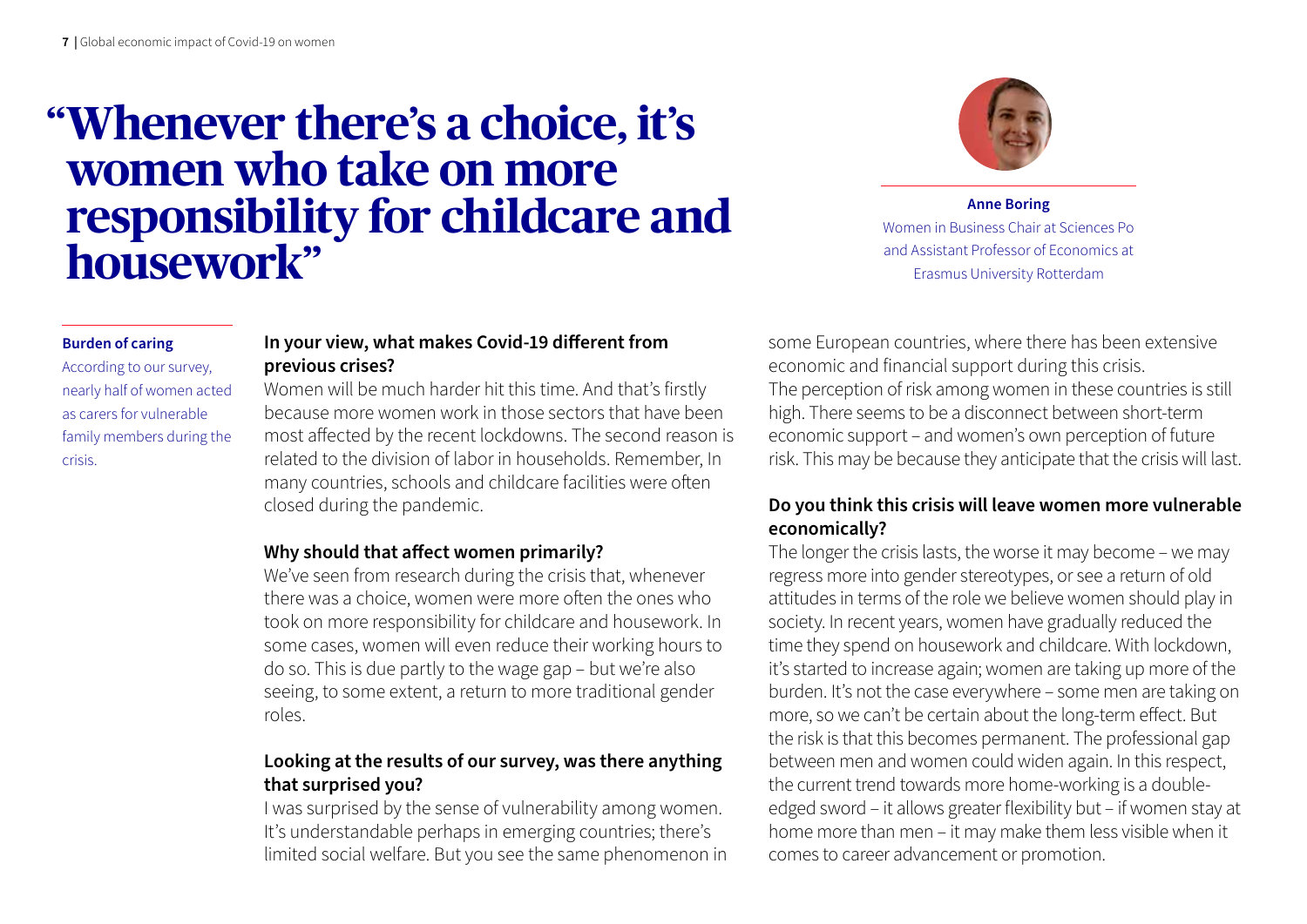#### **Women are feeling more vulnerable than before the pandemic**

With Covid-19, many women feel they have become more vulnerable. They worry about their finances, their healthcare, not being able to support their children, or becoming dependent on others – even falling into poverty. Fifty percent of women we surveyed feel more vulnerable to financial risk; 49% say they fear losing their jobs because of the pandemic.

Once again, figures are higher for women with children – 60% fear increased financial dependence, or not having enough money to support their children. Younger women also feel more vulnerable – a reflection perhaps of weaker job security or the difficulties many face in finding employment.

Over half the women we surveyed – 57% – feel they're not adequately protected against life's risks, like ill health or losing their jobs. That figure jumps to 80% in emerging economies – where there's little or no welfare state and fewer people have insurance. Those in southern Europe – in Spain and Italy – are not far behind. Both countries were badly hit during the first wave of Covid-19 earlier this year; their economies have also struggled to recover from the 2008 financial crisis, particularly in terms of employment and public debt. In northern Europe, the figure is lower – even so, nearly two in five women in northern Europe feel they are not adequately protected.

#### **Economic risks for women have increased because of the pandemic**



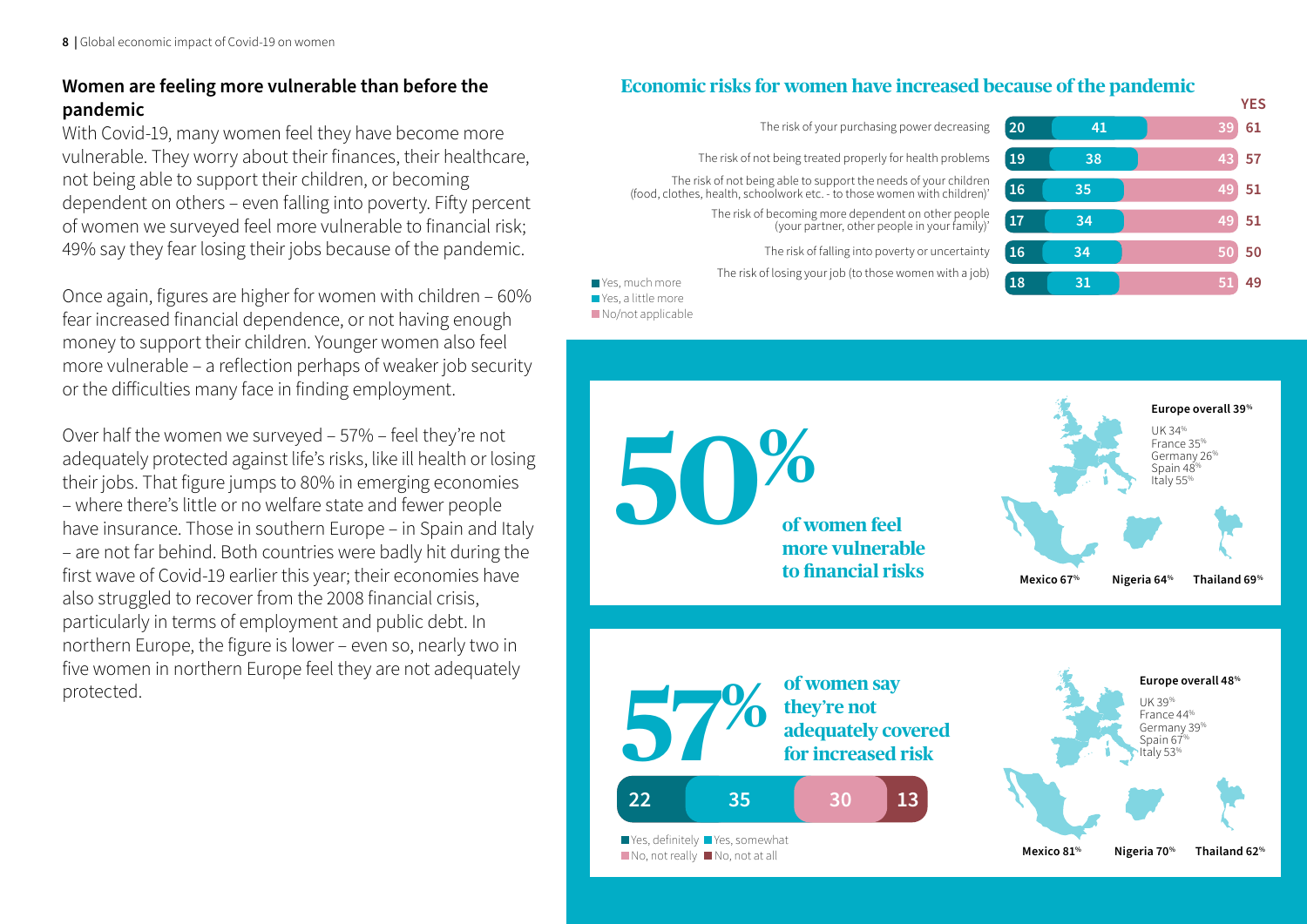#### **Most women are "mildly" optimistic about the next six months**

Despite the pandemic, women remain optimistic. Over the next six months, as economies reopen, most women expect their prospects either to improve – or, at worst, to remain the same. Forty-six percent, for example, see an improvement in their job prospects. It's a similar figure for health, job security, and financial dependence. Forty-four percent believe their "stress and tiredness levels" will come down. However, nearly half of women don't expect to see any change in how evenly housework is shared.

Delving into the figures, it's women in emerging countries who feel the most positive. In these countries, there's a culture of resilience – and a belief that there is still potential for significant growth and development. In Europe, women are less optimistic, particularly about future job security and purchasing power. Nonetheless, 21% of women surveyed in Europe believe their economic situation will improve over the next six months.

Increasingly, it seems, women want to take matters into their own hands. Our survey shows nearly one in five women would consider creating their own business as a response to the Covid-19 crisis. In part, this is borne out of necessity – particularly in countries, like Nigeria, where there are fewer job opportunities in the formal sector. But it's also clear that a growing number of women want to carve out independent career paths. In Europe, results vary from just 6% in Germany to 16% in France.

#### **46% of women see an improvement in their job prospects**





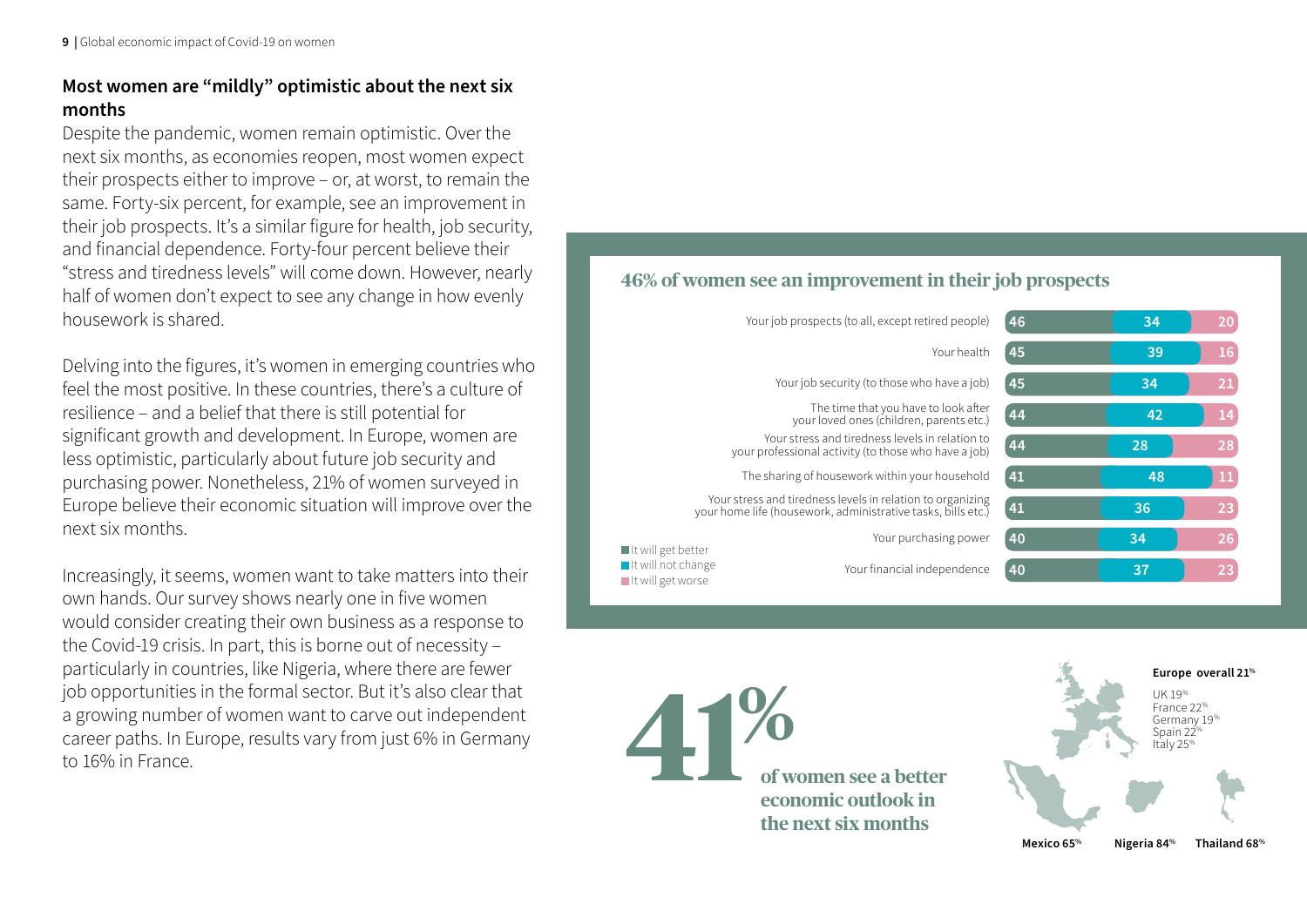## **"It's shocking to see the proportion of women now deeply worried about their finances because of the pandemic"**



#### **Inez Murray** Chief Executive Officer, Financial Alliance for Women

#### **What stands out for you in these survey results?**

What's astonishing is how many women are moving into the "red zone" with regard to mental load – over 50% of those surveyed. Women tend to feel responsible for their children, for their elderly parents and their partners. So, during lockdown, they've spent more time caring for others. At the same time, there has been a huge increase in domestic violence, which is simply unacceptable. It's also shocking to see the proportion of women now deeply worried about their finances and losing their jobs because of the pandemic.

#### **What can be done to reduce financial vulnerability among women?**

There's a need for better financial protection – many women simply didn't have enough cash in reserve to ride out the pandemic. A lot of small businesses, for example, only had enough cash to survive the first month. Imagine you had a product that provided regular, monthly income to women who'd lost their jobs, for example, or had seen their businesses close – that would offer some peace of mind. So would a product that combined financial protection with education – ensuring that, despite a loss in income, women could still send their children school as before.

#### **Can entrepreneurship help? Would it make women more resilient?**

In your survey, nearly one in five women said they'd consider creating their own business. Some women see that as an opportunity – i.e. "I have an idea for a business, and I'd like to pursue it". Most, however, see it as a necessity – it's the only option they have to make a living. So, we need to adapt the support we offer to individual circumstances. There are definite measures we can take. We can help more women move their businesses online, for example. We can provide training and mentoring, and help women break into new markets. The growth in digital has been very positive – we've found that a lot of women entrepreneurs have embraced the switch to digital technology.

#### **Dipping into savings**

Our survey shows 47% of women have had to draw on their savings during the crisis just to make ends meet.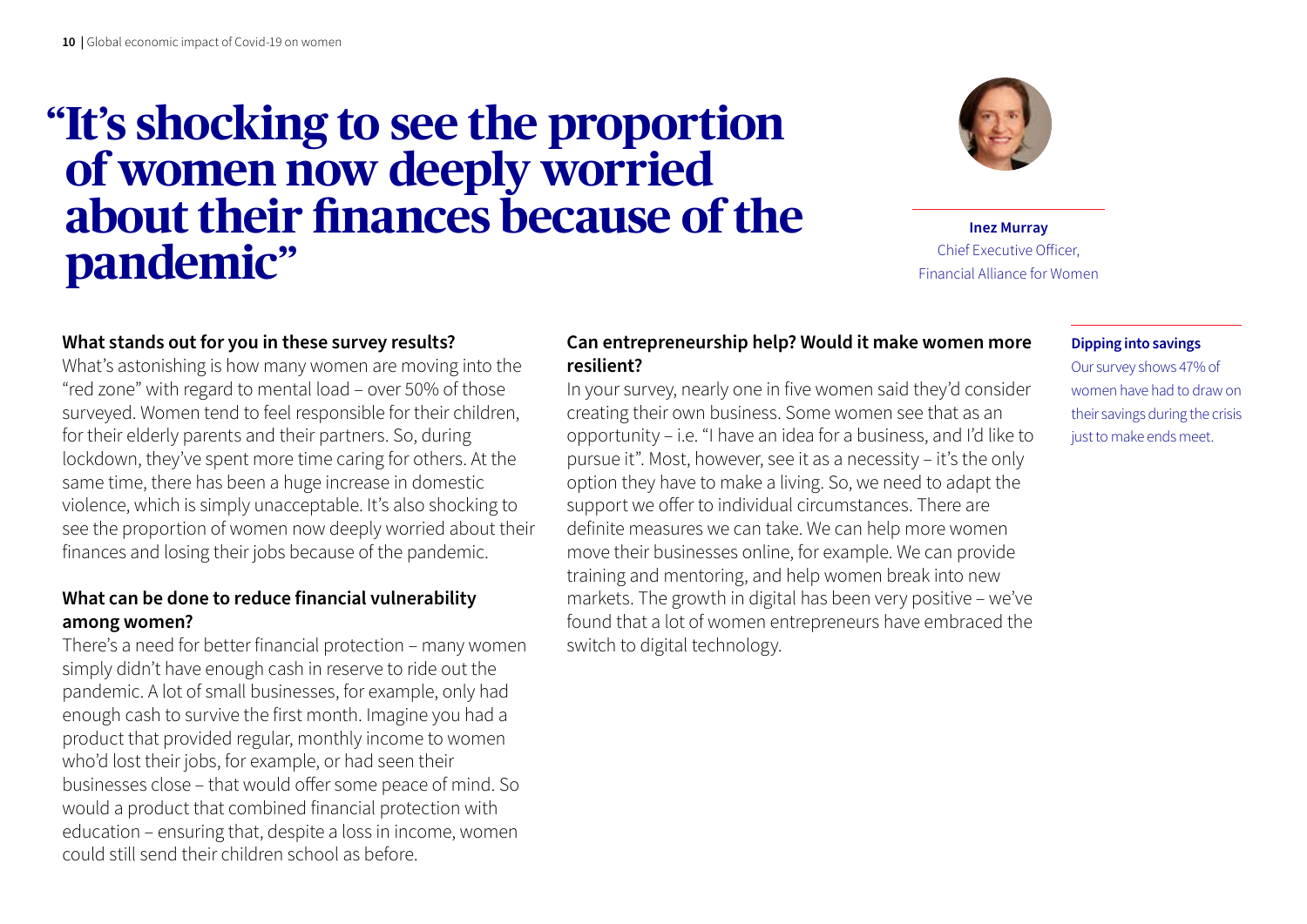## **Four action points to improve women's financial security**

Our survey shows that women – in both Europe and developing countries – have been badly affected by Covid-19. But it's also clear that women have incredible economic potential. Advancing equality for women – according to the McKinsey Global Institute - would add a staggering \$12 trillion to the global economy<sup>9</sup>. In other words – if women's conditions improve, everybody wins.

So, what can the financial services industry do to help women? Below, we've identified action points that will strengthen women's financial security, promote entrepreneurship, and alleviate the "caring burden" that holds so many women back professionally.

- Increase women's financial security and independence by promoting financial education and **1.** helping more women build long-term savings of their own – so they're not dependent financially on other family members.
- Offer targeted products for example, savings products for younger women just entering the **2.** workforce (when they have more savings capacity), or for women with children to protect them against the risk of job loss or divorce.
- **3.** Promote entrepreneurship among women through accelerated training in areas such as e-commerce, and provide financial and business protection for up-and-coming women entrepreneurs to improve their access to finance and help them expand into international markets.
- Provide support services to reduce women's "mental load" and ease the burden of caring for **4.**children, or elderly and sick relatives, so that more women remain in the workforce and concentrate on career development.

### **Women in Insurance**

At AXA, we believe women are the key to progress; they're a vital force around the world for growth and development. Over the past few years, our dedicated Women in Insurance initiative has been working to ensure women have equal access to insurance for their health, wealth and businesses – and can begin at least to realize their economic potential:

- We've developed mentoring and accelerator programs to help women entrepreneurs overcome the barriers they face when launching a new business.
- We've dedicated more than EUR 1 million to research to improve women's access to healthcare – critical at a time of pandemic.
- We've developed specific products and services related to women's needs in areas like cancer care, pregnancy, care for the elderly and travel.

For more information about AXA, our products and services and our Women In Insurance initiative, please visit us at www.axa.com.